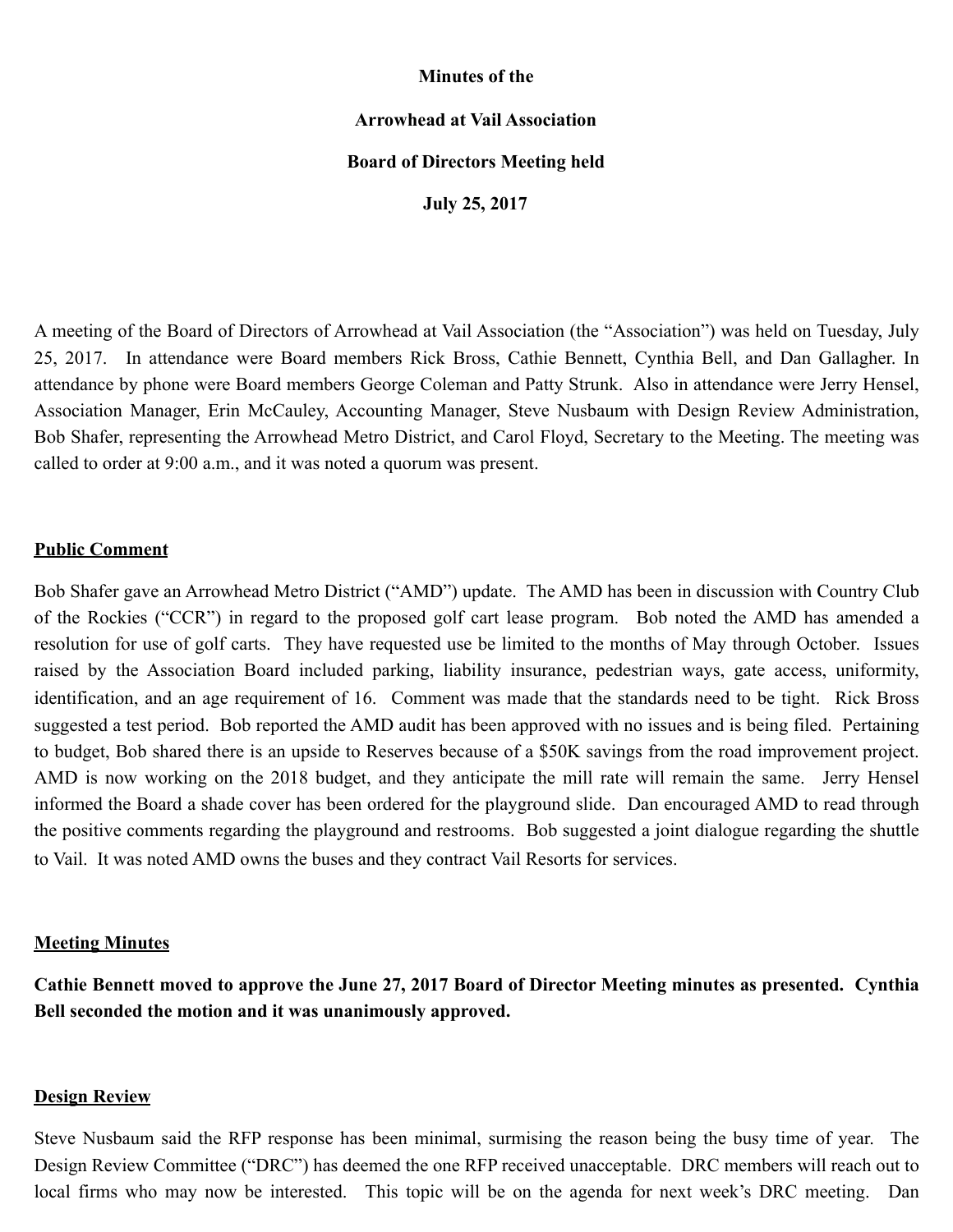Gallagher recommended the Board constitute a committee to work with the DRC through the guideline revision process. To maintain transparency, George Coleman urged the Board to direct the DRC to share the results of their survey with all property owners. The Board was in agreement. A suggestion was made to include a request for persons with skills and/or education who are interested in serving on this committee to accompany the DRC survey email blast. Rick Bross will ask David Cooper to draft the email content.

## **Public Safety**

Discussion took place in regard to the recent home intrusion, how it was handled, and what can be learned. Dan Gallagher commended the decision to inform property owners of the facts to avoid misinformation. Jerry Hensel assured the Board all gates have been checked and protected to prevent unauthorized vehicles from entering. Jerry shared the protocol Public Safety has in place. Rick Bross requested he be notified anytime a Sheriff is called. Dan Gallagher inquired about a protocol for communication pertaining to incidents. Jerry explained, in the event of a serious threat, property owners would be alerted by ECAlert and he would notify the Board. Dan recommended forming a Security Committee to provide the Board with suggestions. Jerry noted, in preparation for the 2015 Alpine World Ski Championships, Public Safety met with experts to go over protocol. Per Rick, John Herbert, Manager of Public Safety, has recommended locking down the southeast and southwest gates at a certain time every night requiring all vehicles to enter and exit through the main gate. George Coleman added, security would have to be addressed on both sides of Highway 6. It was noted the north side gates are equipped with cameras to allow access. Dan said community input is needed before implementing this change. At the Board's request, Jerry will get a quote for changing the southeast and southwest gates to open for entry and exit independently. Cathie mentioned walkers entering the community. Jerry said many are Arrowhead Property Management housekeeping staff who ride the bus, and others are construction workers who do not have parking at their site. Rick will draft an email for Cynthia to distribute at the end of August to enlist parties interested in serving on the Security Committee.

# **Finance**

Cathie Bennett reported revenue continues to track \$100K below budget, and said this will need to be taken into consideration when preparing the 2018 budget. The full year budget is \$1.1m. Jerry Hensel mentioned real estate transfer assessments ("RETA") is tracking close to last year. Erin McCauley said she has received three status requests from title companies indicating anticipated closing in August to generate \$75K. Rick noted the realtors he has spoken with remain confident in the real estate market. Cathy said expenses are in line with budget, with the exception of a small overage in Transportation. When asked about pending capital projects, Jerry informed the Board of the irrigation project scheduled to begin next week which is expected to incur a \$15K overage. The purchase of new portable furniture for the newly designed gathering area was discussed. George Coleman indicated three items for consideration in the 2018 budget including the Design Guidelines rewrite, a part-time activities person, and funds for various activities. Rick Bross mentioned the expansion of trails. Cathy requested anything to consider for next year's budget be emailed to her.

#### **Committees**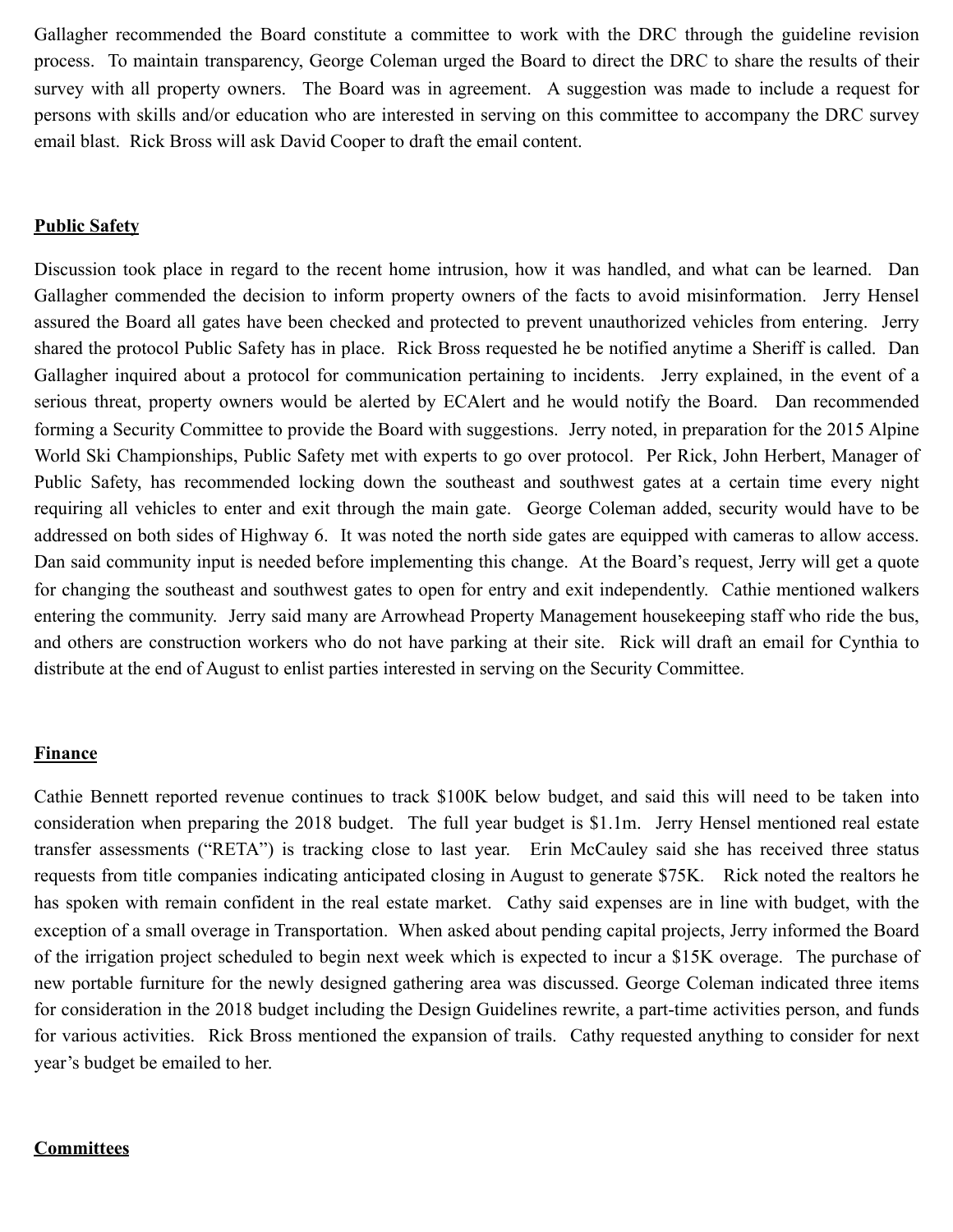Activities: George Coleman said the 4<sup>th</sup> of July breakfast was well received and thanked Carol Floyd for her assistance. LEGO Batman has been chosen for the Mountainview Movies and Martinis set for August 9<sup>th</sup>, in partnership with the Alpine Club and Broken Arrow. George continues to try to reinstate the FAC in partnership with the Arrowhead Alpine Club ("AAC"). Tennis is proceeding well. There are currently four non-resident tennis memberships. Court maintenance has been lauded. Attendance for the tennis fitness program was sparse. Those who participated enjoyed it. The pickle ball expanded effort to publicize and support has achieved positive results. The playground and restrooms have been greatly utilized, and the hot slide issue is being addressed. Relocating the basketball backstop was discussed, and the general consensus was to move it 10 spaces down and enclose the court with a temporary snow fence. Jerry Hensel will look into this. A Hiking Committee has been established and trails are being utilized. The Board decided upon Sunday, September 3<sup>rd</sup> for the Labor Day event at the base of the Arrowbahn. Activities planned include lawn games, hikes, and a community low-impact stroll. This will be a "bring your own" picnic. Vail Resorts will provide grills and the Association will provide chefs and non-alcoholic beverages. Jerry noted the food will need to be consumed outside the Broken Arrow footprint to protect their food license. A cash bar will be available. Jerry will check on the Broken Arrow's ability to pipe music outside. George noted the cost for Vail Resorts to provide all food is \$30 per person which is not currently feasible. Dan Gallagher inquired on the status of the trail grooming contract. Jerry explained the contract is being reviewed in Broomfield and that either CCR or an outside contractor will do all grooming of the trails and snowshoe course. The Board requested a signed contract be in place by September 30<sup>th</sup>.

Strategic Planning: George stated the most significant recommendations from the community survey were to update the design guidelines, invest in pool and hot tub enhancements, and not do anything with the parking lot. The Town Hall meeting has been scheduled for Friday, September 1<sup>st</sup>, at 5:00 p.m. The Board was in agreement the Broken Arrow would be the most convenient venue.

Landscaping: Patty suggested beautifying the right side of the street going up to the Alpine Club with grass and low lying vegetation. This would require bringing in irrigation. Jerry Hensel said irrigation could be brought from the parking lot but would entail a capital project. Rick Bross suggested having Roots make a recommendation. Jerry noted the weeds in that area were sprayed this morning and will be cleaned up. It was also noted the curb is in need of attention. Patty asked Jerry about obtaining two or three larger flowering pots at the base of the lift. Jerry said he will take care of this. Patty asked for the Board's opinion on opening another section of trees at the island just beyond the front entrance. She and Jerry will look at this space when she returns. Rick Bross said he has received inquiries in regard to replacing the trees that have been removed. Jerry explained he has been waiting for feedback and estimates replacing with snow and summer, a flowering tree that does not produce fruit.

Communication: Cynthia Bell thanked everyone for their contributions to the newsletter and expressed satisfaction with its level of detail. She said the web designer is currently creating a Mail Chimp server. He is the account holder for WebEx. Cynthia tested WebEx with Dan Gallagher between a Mac and PC and it worked well. She requested the Board bring their laptops to the September Board meeting, or meet with her anytime at the AAC to set up participant access. She clarified that the web designer, Carol, and herself have exclusive rights to the account and the ability to initiate web meetings. The package that was purchased comes with 200 lines and can be increased as needed monthly. The platform works off email addresses. The Broker Open House will be held Thursday, August 10<sup>th</sup> or 17th. Cynthia is following Vail Resorts marketing recommendations, and will use their broker mailing list and standard invitation. AAC will share in the cost with the Association's portion estimated to be \$300. Arrowhead Property Management has expressed interest in being involved to promote the rental pool. CCR may also present.